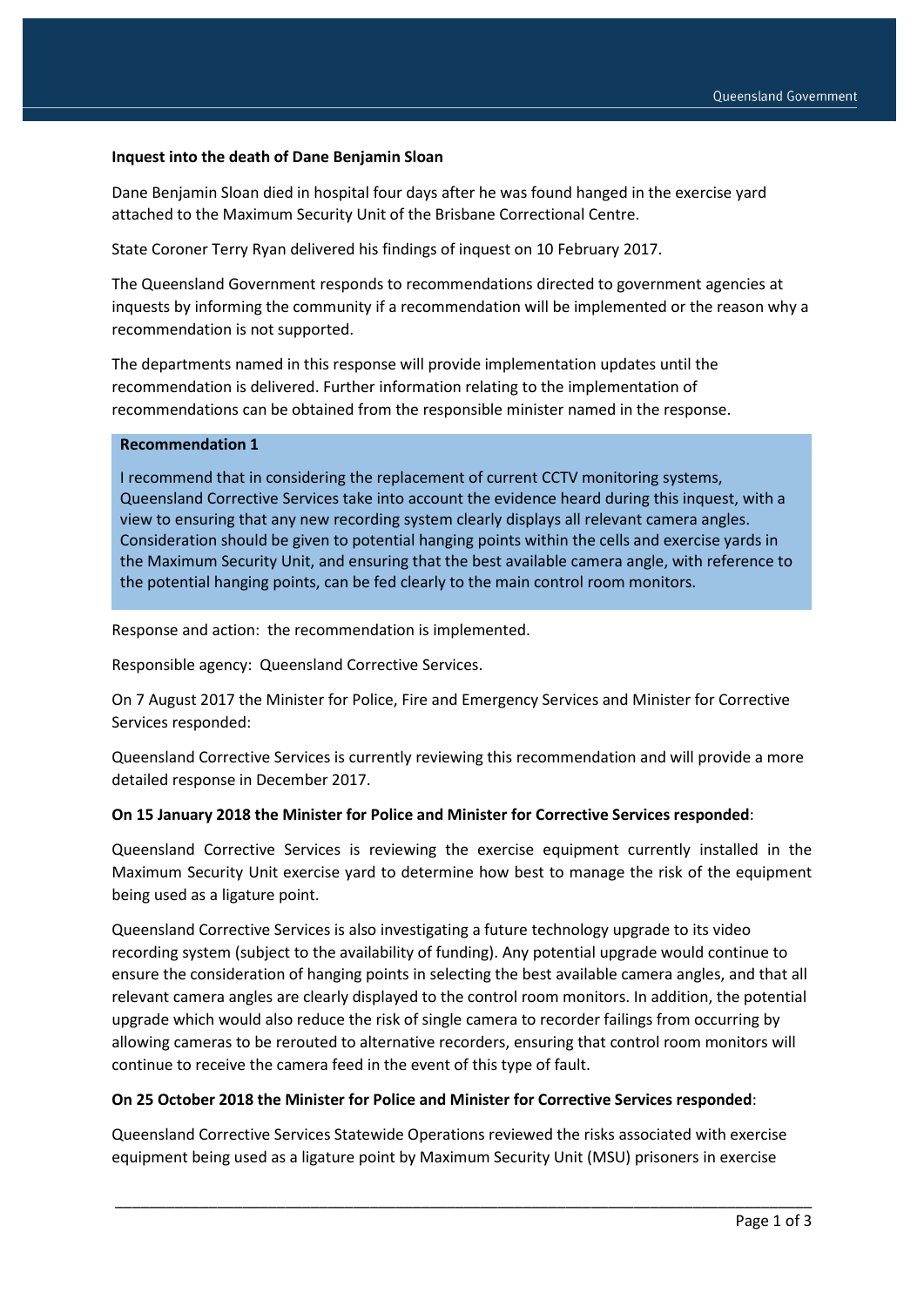yards and determined that this risk can be managed operationally without need to remove the equipment.

Queensland Corrective Services accepts the recommendation that part of any new recording system will consider the fields of view and associated camera placements to maximise the effectiveness of surveillance. This responsibility rests with the Facilities Management Branch of Operational Support Services within Queensland Corrective Services. Technology upgrades are currently being investigated and it is anticipated that these upgrades will improve the reliability and capability of CCTV systems.

# **On 7 May 2019 the Minister for Police and Minister for Corrective services responded:**

Queensland Corrective Services reviewed the existing CCTV infrastructure within the maximum security unit (MSU) at Arthur Gorrie Correctional Centre and adjusted the camera positionings to ensure the optimal camera angles, including visibility of potential hanging points, are able to be viewed and fed to the main control room monitors.

Queensland Corrective Services will continue to ensure that consideration is given to CCTV camera angles including consideration of the visibility of potential hanging points as part of the future fitout or upgrade of CCTV in all correctional centres.

A further review of CCTV field of views will be conducted for all maximum security units.

# **On 12 December 2019 the Minister for Police and Minister for Corrective Services responded:**

Additional cameras were installed at Arthur Gorrie Correctional Centre exercise yards, medical and common areas. Brisbane Women's Correctional Centre also received additional cameras in the secure block exercise yards, common areas and residential blocks. Queensland Corrective Services ensured consideration was given to providing optimal camera angles, including visibility of potential hanging points and the ability to view and feed these images into the main control room monitors.

As additional CCTV works are carried out to existing correctional centres, this recommendation will be included in any design specification. A further review of CCTV fields of views will be conducted for all maximum security units.

## **On 30 April 2020 the Minister for Police and Minister for Corrective Services responded**:

Queensland Corrective Services commenced a review of the CCTV monitoring systems within the maximum security units at Arthur Gorrie, Brisbane, Capricornia and Woodford correctional centres with an anticipated completion date of June 2020.

Queensland Corrective Services will review the findings and recommendations of the review following its completion to identify opportunities for the enhancement of CCTV in maximum security units.

## **On 24 September 2020 the Minister for Police and Minister for Corrective Services responded**:

Queensland Corrective Services reviewed all maximum security units in the state, including the Brisbane Correctional Centre maximum security unit which was undertaken in January 2020. The findings of this review informed the Queensland Corrective Service security standard related to CCTV.

\_\_\_\_\_\_\_\_\_\_\_\_\_\_\_\_\_\_\_\_\_\_\_\_\_\_\_\_\_\_\_\_\_\_\_\_\_\_\_\_\_\_\_\_\_\_\_\_\_\_\_\_\_\_\_\_\_\_\_\_\_\_\_\_\_\_\_\_\_\_\_\_\_\_\_\_\_\_\_\_\_\_